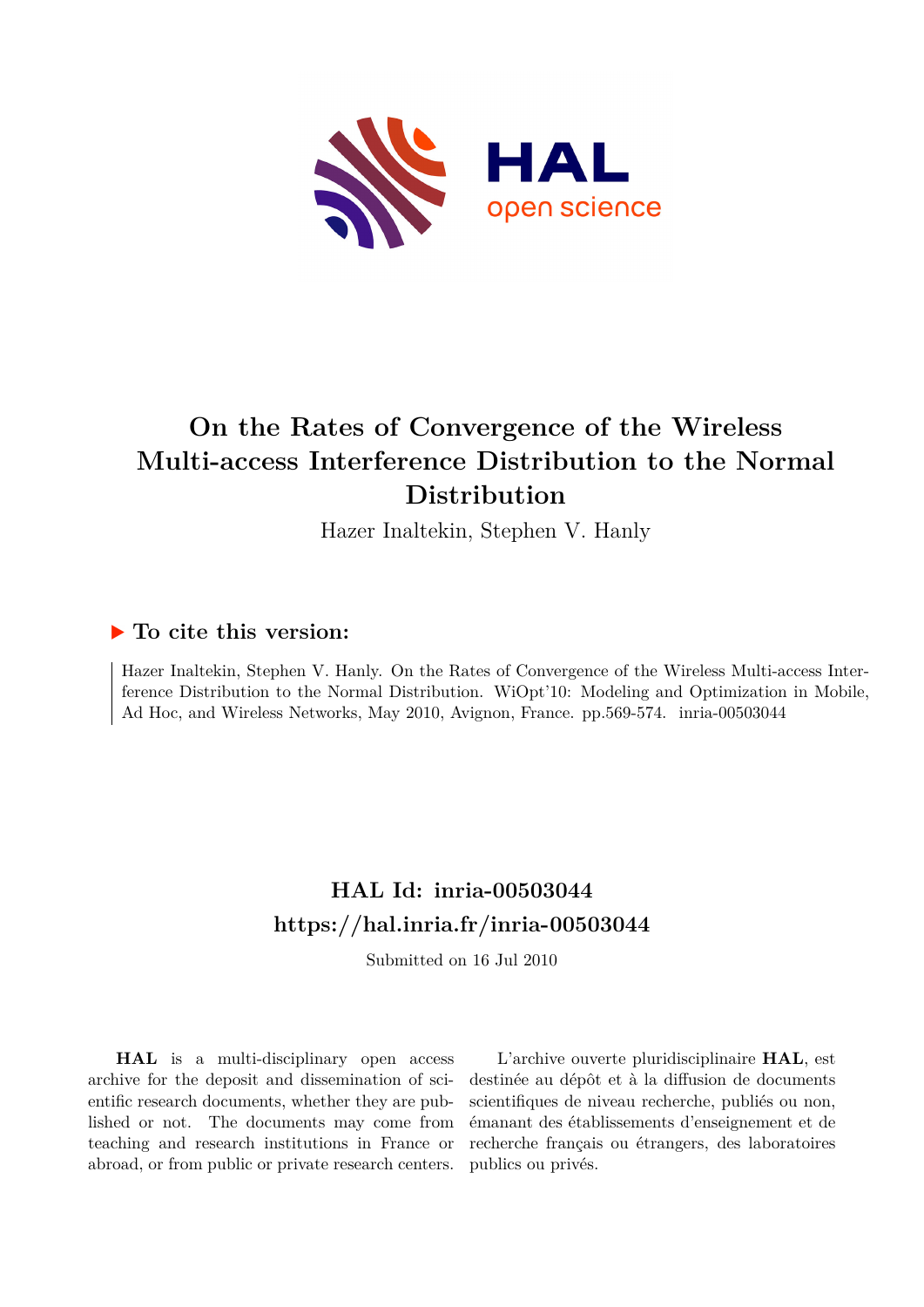# On the Rates of Convergence of the Wireless Multi-access Interference Distribution to the Normal Distribution

Hazer Inaltekin Department of Electrical and Electronic Engineering The University of Melbourne, Melbourne, Australia Email: hazeri@unimelb.edu.au

Stephen V. Hanly Department of Electrical and Computer Engineering National University of Singapore, Singapore Email: elehsv@nus.edu.sg

*Abstract***—It is of prime importance to reveal the structure of wireless multi-access interference distributions to compute many performance bounds and metrics for wireless networks such as transmission capacity, outage probability and bit-errorrate. However, at the present, there are no closed form expressions for the multi-access interference distributions in wireless networks apart from a very special case. This paper presents a principled methodology towards the resolution of this bottleneck by establishing rates of convergence of the multi-access interference distribution to a Gaussian distribution for any given** *bounded* **power-law decaying path-loss function** G**. In particular, it is shown that the interference distribution converges to the Gaussian distribution with the same mean and variance at a** rate  $\frac{j}{\sqrt{\lambda}}$ , where  $\lambda > 0$  is the intensity of the homogenous planar **Poisson point process generating node locations.**

#### I. INTRODUCTION

Wireless networks are often interference limited due to the broadcast nature of the wireless medium, which makes the interference characterization an important issue for a lot of research problems involving signal-to-interference-plusnoise-ratio calculations. Since the level of wireless multiaccess interference (WMAI) at a receiver node in a wireless network depends on the overall network geometry (locations of interfering nodes as well as numerous other wireless channel dynamics), computation of the exact WMAI distributions is mathematically intractable in most practical scenarios. Except for one special case [1], i.e., the case in which the signal power decays according to the unbounded power-law decaying path-loss function  $t^{-4}$ , there are no closed form expressions available for the WMAI distributions.

Therefore, it becomes necessary to resort to numerical methods to compute the WMAI distributions by modeling WMAI as a power-law shot-noise process. Even though algorithmic perspectives based on fast Fourier transforms [2] to numerically compute power-law shot-noise distributions and densities are promising, they are of limited interest and importance in the context of wireless networking as the numerical computation cannot provide closed form expressions revealing structural dependencies between the WMAI distributions and network design parameters to assess the wireless network performance under candidate/existing wireless communication technologies.

Other approaches in the field include various approximation techniques based on LePage series [3], Edgeworth expansion [4] or geometrical considerations [5] to estimate the WMAI distributions, and thereby obtain simple and insightful upper and lower bounds on the related performance quantities of interest in spatial wireless networks, e.g., [6] and [7]. In particular, this paper is close in spirit to [5] in that the authors of [5] also obtained upper and lower bounds on the normalized WMAI distribution with provably small gaps between the computed bounds and the actual WMAI distribution when the transmitted signal power decays according to the unbounded power-law path-loss model.<sup>1</sup>

In contrast to most earlier work in the field, one distinctive aspect of this paper is that we work with general *bounded* power-law decaying path-loss functions to calculate the WMAI distributions, which often complicates analysis significantly. The main motivation for working with bounded path-loss models is recent findings pointing out that the unrealistic singularity of the unbounded path-loss model at 0 leads to unexpected deviations on the final computed WMAI distributions, e.g., see [8] and [9].

Secondly, this paper presents a principled methodology employing advanced distribution approximation techniques [10] to handle general bounded path-loss models efficiently in WMAI distribution computations.

Last but not least, this paper establishes the rates of convergence of the WMAI distributions to the Gaussian distribution with the same mean and variance, and the bounds on the goodness of this approximation. This rate is equal to  $\frac{c(x)}{\sqrt{\lambda}}$ , where  $\lambda$  is the intensity of the homogenous planar Poisson point process generating node locations, and  $c(x) > 0$  is a function which depends on the shape of the path-loss model, and the point  $x \in \mathbb{R}$  at which we want to estimate the interference distribution function.  $c(x)$  approaches zero for large values of  $|x|$ , i.e., absolute value of x, which makes the bounds on the WMAI distributions tight for any given  $\lambda$ .

<sup>&</sup>lt;sup>1</sup>To be more precise, they focus on the distribution of the normalized inverted signal-to-interference-ratio in [5], which is, in essence, the same as computing the WMAI distribution.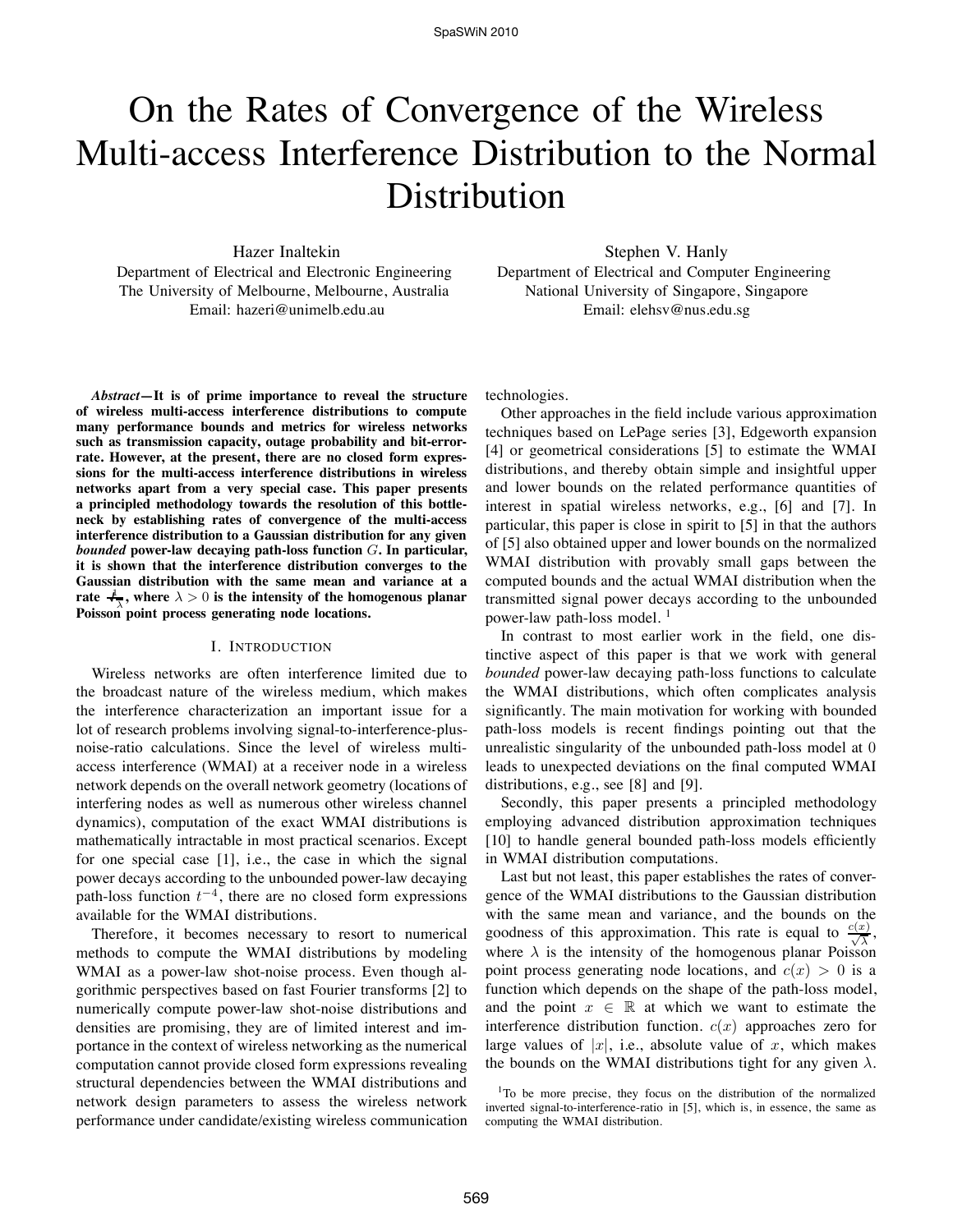Moreover, the supremum of  $c(x)$  over x is a small constant, which allows us to obtain *uniform* rates of convergence as a function of  $\lambda$ .

#### *A. Related Work*

The efforts for characterizing the structure of WMAI in wireless networks by using stochastic geometry can be traced back to as early as 1978 [11]. Sousa et al. applied similar techniques, e.g., [1] and [12], in the 1990s to assess the performance of spread spectrum wireless networks as well as to find optimum transmission ranges in these networks. Subsequently, several approximation techniques appeared in the field to approximate the level of WMAI in wireless networks, and then use these results for the network performance analysis, e.g., [3], [4] and [5]. The model and the problem set-up of this work is related to all of these previous papers dealing with the WMAI characterization in wireless networks but with one very crucial distinction that this paper focuses on more realistic general *bounded* path-loss models at the physical layer.

Since interference in a wireless network is a specific instance of a shot-noise process, the results of this paper are also related to a more general body of work on shot-noise processes [13] and [14]. The paper [13] establishes many properties of the power-law shot-noise process on the line such as its moment generating functions, moments and cumulants. For a very specific bounded power-law decaying impulse response function driving the power-law shot-noise process, [13] also briefly mentions that the amplitude distribution of the powerlaw shot-noise process converges to the Gaussian form without any formal proof for this convergence and without establishing rates of convergence.

Our results are closest to those of [14] as they also established the uniform rates of convergence for the amplitude distribution of the shot-noise process. When compared with [14], our results are different than those of [14] in three aspects. Firstly, we give both uniform and non-uniform Berry-Esseen types of bounds on the WMAI distributions. The nonuniform bounds allow us to tightly approximate the WMAI distributions for extreme interference values even for small finite values of  $\lambda$ . Secondly, error terms appearing in our uniform Gaussian approximation formulas are seven times better than those in [14], which is a very important point since we are estimating numbers in  $[0, 1]$ . Finally, this paper presents a principled and simpler methodology to establish Gaussian approximation results, which offers an evolutionary path for many novel applications to wireless communications and networking. The proof technique used in [14] depends on obtaining general lemmas on probabilities of large deviations and on the rate of normal convergence by using characteristic functions, which is usually more complicated than the approach employed in this paper.

#### II. NETWORK MODEL

We consider a planar network in which transmitters are distributed according to a homogenous planar Poisson point process with intensity  $\lambda$ , denoted by PPP( $\lambda$ ), over  $\mathbb{R}^2$ . Location of the  $k^{\text{th}}$  transmitter is represented by  $X_k$ . The transmitter location process  $N_{\lambda}$  is represented by  $N_{\lambda} = \sum_{k} \delta_{X_k}$ , where  $\delta_{X_k}(A) = 1$  if  $X_k \in A \subseteq \mathbb{R}^2$ , and zero otherwise.

We consider the case in which all transmitters transmit with the same power  $P$ . For the signal power attenuation in the wireless medium, we consider a bounded monotone nonincreasing path-loss function  $G : [0, \infty) \mapsto [0, \infty)$ , which asymptotically decays to zero at least as fast as  $t^{-\alpha}$  for some path-loss exponent  $\alpha > 2$ , without any fading. Therefore, the received signal power at a distance t will be given by  $PG(t)$ . The analysis in the next section can also be generalized to the case where transmission powers are random variables, and there are fading effects corrupting received signals. We also believe that the same analysis can be further extended to non-homogenous point processes by appropriately modifying Lemma 1, all of which will be subject to our future work in the field. As it is common in most of the earlier works, we will also assume an ALOHA-type medium access control (MAC) layer mediating node transmissions.

We place a test receiver node at the origin, and consider signals coming from all other transmitters, whose locations are given by  $N_{\lambda}$ , as interference to this test receiver node. Without loss of generality, we focus on the distribution of WMAI seen by the test receiver node placed at the origin for the rest of the paper. Due to Slivnyak's theorem [16], the interference statistics seen by any other receiver node placed at any other point in  $\mathbb{R}^2$  are the same.

The level of WMAI at the origin is given by the shot-noise process

$$
I_{\lambda} = \sum_{k=1}^{\infty} PG\left(|X_k|\right),\tag{1}
$$

where  $|X_k|$  is the distance of the  $k^{\text{th}}$  transmitter to the origin.  $I_{\lambda}$  is a random variable since transmitter locations  $\{X_k, k \geq 1\}$  are random variables. Therefore, different node configurations result in different levels of interference at the test receiver. In the next section, we will show that the distribution of  $I_{\lambda}$  can be approximated by a Gaussian distribution.

#### III. WMAI DISTRIBUTION AND RATES OF CONVERGENCE TO THE GAUSSIAN DISTRIBUTION

This section presents calculations for approximating the WMAI distributions as a Gaussian distribution, and establishes the rates of convergence for this approximation as the intensity of the homogenous planar Poisson point process generating node locations increases.

There are several equivalent ways to represent a  $PPP(\lambda)$ on  $\mathbb{R}^2$ . Since the level of interference caused by a node depends on its distance to the test receiver node, the most convenient representation for our purposes in this paper is the one obtained by transforming and marking (see [15] for the details of marking and transforming of Poisson processes) a PPP(1) on  $[0, \infty)$ , which is given as

$$
N_{\lambda} \stackrel{\text{d}}{=} \sum_{k} \delta_{\left(\sqrt{\frac{\Gamma_k}{\lambda \pi}} \cos(\Theta_k), \sqrt{\frac{\Gamma_k}{\lambda \pi}} \sin(\Theta_k)\right)},\tag{2}
$$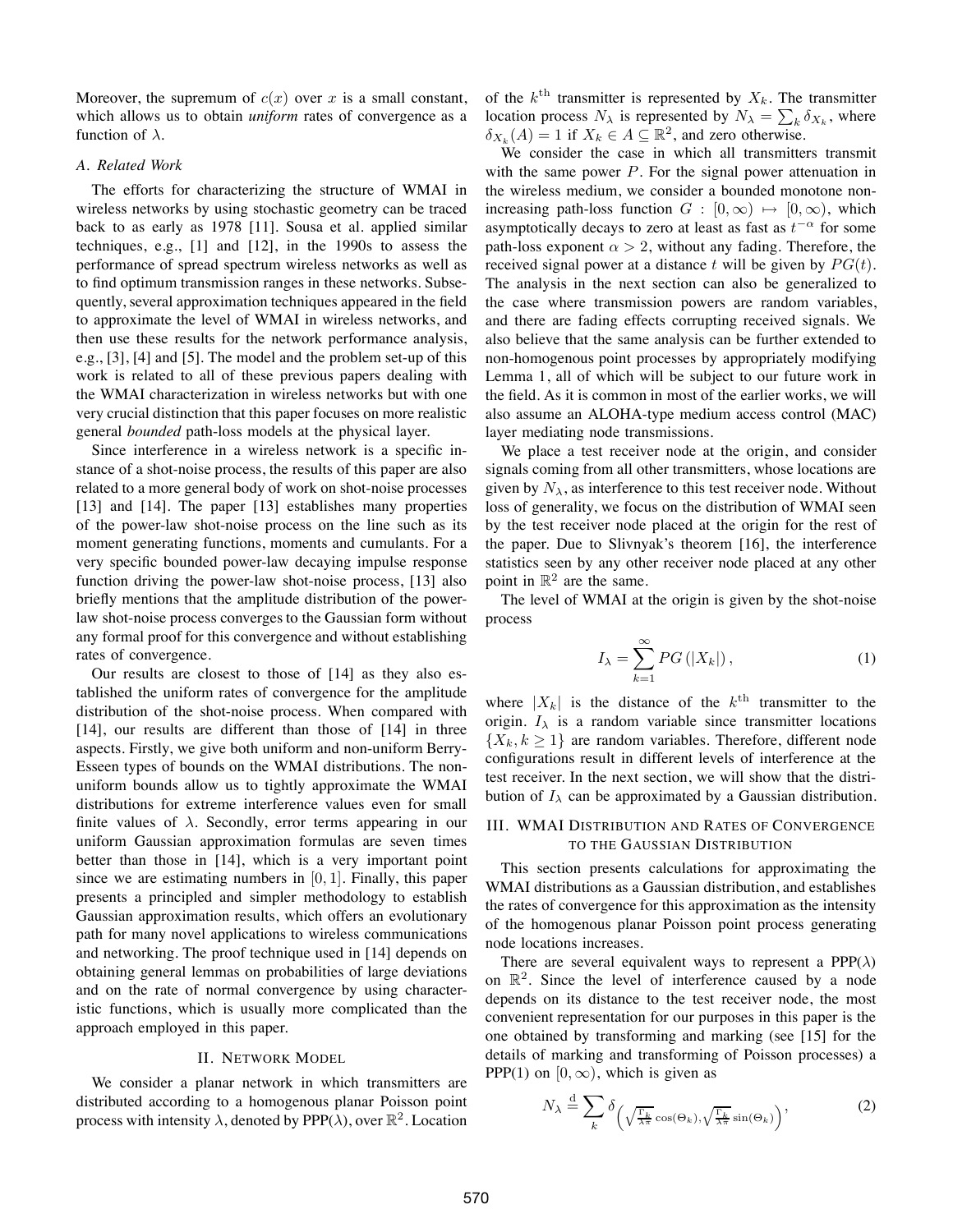where  $X \stackrel{\text{d}}{=} Y$  means two random variables X and Y are equal in distribution,  $\Theta_k$ 's are independent and indentically distributed (i.i.d) random variables with uniform distribution on  $[0, 2\pi]$ , and  $\Gamma_k = \sum_{i=1}^k E_i$ , where  $E_i$ 's are i.i.d random variables with unit exponential distribution. This representation allows us to take  $X_k \stackrel{\text{d}}{=} \left( \sqrt{\frac{\Gamma_k}{\lambda \pi}} \cos (\Theta_k), \sqrt{\frac{\Gamma_k}{\lambda \pi}} \sin (\Theta_k) \right)$ , and  $|X_k| \stackrel{\text{d}}{=} \sqrt{\frac{\Gamma_k}{\lambda \pi}}$ . By using Poisson process transformations

one more time, one can further show that the distances between the origin and the points of  $N<sub>\lambda</sub>$  form a Poisson point process on  $[0, \infty)$  with mean measure  $\mu_{\lambda}([0, t]) = \lambda \pi t^2$ , and the density  $p_{\lambda}(t) = 2\lambda \pi t \mathbb{1}_{\{t \geq 0\}}$ . This density hints us how to choose the sequence of random variables approximating  $I_{\lambda}$  in distribution in Lemma 1. Furthermore, by using Laplace functionals of Poisson processes (see [15] for details) and  $p_{\lambda}(t)$ , we have the following Laplace transform for  $I_{\lambda}$ :

$$
\mathcal{L}_{I_{\lambda}}(s) = \mathsf{E}\left[e^{-sI_{\lambda}}\right] = \exp\left(-2\lambda\pi \int_0^{\infty} \left(1 - e^{-sPG(t)}\right) t dt\right).
$$

We will need some auxiliary results to prove the main approximation result of the paper. The next lemma shows that the distribution of  $I_{\lambda}$  can be approximated as a limit distribution of a sequence of random variables  $I_n$ , i.e.,  $I_n \stackrel{\text{d}}{\rightarrow} I_\lambda$  as  $n \rightarrow \infty$ .

*Lemma 1:* For each n, let  $U_{n,1}, U_{n,2}, \cdots, U_{n,\lceil \lambda \pi n^2 \rceil}$  be i.i.d random variables with common density  $q(t) = \frac{2t}{n^2} 1_{\{0 \le t \le n\}}$ , where  $\lceil \cdot \rceil$  is the smallest integer greater than or equal to its argument. Let  $I_n = \sum_{k=1}^{\lceil \lambda \pi n^2 \rceil} PG(U_{n,k})$ . Then,  $I_n$  converges in distribution to  $I_{\lambda}$ , which is shown as  $I_n \xrightarrow{d} I_{\lambda}$ , as  $n \to \infty$ . *Proof:* We will show that  $\mathcal{L}_{I_n}(s)$  converges

to  $\mathcal{L}_{I_{\lambda}}(s)$  point-wise as n goes to infinity. Since  $U_{n,1}, U_{n,2}, \cdots, U_{n,\lceil \lambda \pi n^2 \rceil}$  are independent, we have

$$
\mathcal{L}_{I_n}(s) = \left(1 + \frac{2}{n^2} \int_0^n \left(e^{-sPG(t)} - 1\right) t dt\right)^{\lceil \lambda \pi n^2 \rceil}.
$$

Note that  $e^{-sPG(t)} - 1 = O(t^{-\alpha})$  as  $t \to \infty$ . Since  $\alpha > 2$ ,  $\int_0^\infty (e^{-sPG(t)} - 1) t dt < \infty$ . This implies  $\lim_{n \to \infty} \mathcal{L}_{I_n}(s) =$  $\mathcal{L}_{I_{\lambda}}(s)$ .

*Definition 1:* For any  $a > 0$ , we say a sequence of random variables  ${Y_k}_{k=1}^{\infty}$  converges to another random variable Y in the  $a^{\text{th}}$  moment if  $\lim_{k \to \infty} E\left[|Y_k^a - Y^a|\right] = 0.$ 

Note that, for any given  $a > 0$ , the above definition is also equivalent to the L<sub>1</sub> convergence of the sequence  ${Y_k^a}_{k=1}^{\infty}$  to the limit random variable  $Y^a$ .

For the Gaussian convergence result, we also need the convergence of  $I_n$  to  $I_\lambda$  in the first and second moments. With *probability one convergence* of a sequence of random variables  ${Y_k}_{k=1}^{\infty}$  to another random variable Y implies the convergence in the first moment if the collection  ${Y_k}_{k=1}^{\infty}$  is *uniformly integrable*, i.e.,  $\lim_{M \to \infty} \sup_k E\left[|Y_k|1_{\{|Y_k| > M\}}\right] =$ 0. A sufficient condition for uniform integrability is to have  $\sup_k E[\varphi(Y_k)] < \infty$  for any function  $\varphi \geq 0$  with  $\lim_{t\to\infty} \frac{\varphi(t)}{t} = \infty$  (see [18] for details).

The next lemma, Lemma 2, establishes the uniform integrability of  $\{I_n^a\}$  for any  $a > 0$ . Therefore, by using

Skorohod's theorem [17] and Lemma 2, we can show that  $I_n$  converges to  $I_\lambda$  in the  $a^{\text{th}}$  moment for any  $a > 0$ , which is a stronger condition than the convergence in the first and second moments only.

*Lemma 2 (Uniform Integrability Lemma):* For any  $a > 0$ ,

$$
\sup_n \mathsf{E}\left[I_n^a\right] < \infty.
$$

*Proof:* For any  $t \geq 0$ , we have  $t^a \leq e^{at}$ . Thus,

$$
\begin{array}{rcl} \mathsf{E}\left[I_n^a\right] & \leq & \mathsf{E}\left[e^{aI_n}\right] \\ & = & \left(1 + \frac{2}{n^2} \int_0^n \left(e^{aPG(t)} - 1\right) t dt\right)^{\left\lceil\lambda \pi n^2\right\rceil}. \end{array}
$$

Since G is bounded, we have  $||G||_{\infty} = \sup_{t \in [0,\infty)} |G(t)|$  <  $\infty$ . Since  $G(t) = O(t^{-\alpha})$  as  $t \to \infty$  for some  $\alpha > 2$ , we can find positive constants  $B_1$  and  $B_2$  such that  $G(t) \leq B_1 t^{-\alpha}$ for all  $t \geq B_2$ . Thus,

$$
\mathsf{E}\left[I_n^a\right] \leq \left(1 + \frac{2}{n^2} \int_0^{B_2} \left(e^{aP||G||_{\infty}} - 1\right) t dt + \frac{2}{n^2} \int_{B_2}^{\infty} \left(e^{aP B_1 t^{-\alpha}} - 1\right) t dt\right)^{\left[\lambda \pi n^2\right]}.
$$
 (3)

Since  $e^{aPB_1t^{-\alpha}} - 1 = O(t^{-\alpha})$  as  $t \to \infty$  and  $\alpha > 2$ , all the integrals in  $(3)$  are finite. Thus, there exists a constant  $C$  such that

$$
\mathsf{E}\left[I_n^a\right] \le \left(1 + \frac{C}{n^2}\right)^{\left\lceil\lambda \pi n^2\right\rceil}
$$

and

$$
\sup_n \mathsf{E}\left[I_n^a\right] \le \mathrm{e}^{C\lambda \pi} < \infty. \tag{}
$$

We are now ready to state the main theorem of the paper. *Theorem 1:* For all  $x \in \mathbb{R}$ ,

$$
\left| \Pr \left\{ \frac{I_{\lambda} - \mathsf{E}\left[ I_{\lambda} \right]}{\sqrt{\mathsf{Var}\left( I_{\lambda} \right)}} \leq x \right\} - \Phi(x) \right| \leq \frac{c(x)}{\sqrt{\lambda}}, \tag{4}
$$

where  $E[I_{\lambda}]$  =  $2\lambda \pi P \int_0^{\infty} G(t) t dt$ ,  $Var(I_{\lambda})$  =  $2\lambda \pi P^2 \int_0^\infty G^2(t) t dt$ ,  $\Phi(x) = \frac{1}{\sqrt{2}}$  $\frac{1}{2\pi} \int_{-\infty}^{x} e^{-\frac{t^2}{2}} dt$ , which is the standard normal cumulative distribution function (CDF), and  $c(x) = \frac{1}{\sqrt{2}}$  $2\pi$  $\int_0^\infty G^3(t) t dt$  $\frac{\int_0^\infty G^3(t) t dt}{\left(\int_0^\infty G^2(t) t dt\right)^{\frac{3}{2}}} \min\left(0.7975, \frac{31.935}{1+|x|^3}\right).$ *Proof:* We let

$$
m_{n,k} = \mathbb{E}\left[PG\left(U_{n,k}\right)\right] = \frac{2P}{n^2} \int_0^n G(t) t dt,
$$
  
\n
$$
m_n = \mathbb{E}\left[I_n\right] = \left[\lambda \pi n^2\right] m_{n,k},
$$
  
\n
$$
\sigma_{n,k}^2 = \text{Var}\left(PG\left(U_{n,k}\right)\right)
$$
  
\n
$$
= \frac{2P^2}{n^2} \left(\int_0^n G^2(t) t dt - \frac{2}{n^2} \left(\int_0^n G(t) t dt\right)^2\right) \text{ and}
$$
  
\n
$$
\sigma_n^2 = \text{Var}\left(I_n\right) = \left[\lambda \pi n^2\right] \sigma_{n,k}^2.
$$

Since  $I_n$  converges to  $I_\lambda$  in the first and second moments, we have  $E[I_{\lambda}] = \lim_{n \to \infty} m_n = 2\lambda \pi P \int_0^{\infty} G(t) t dt$  and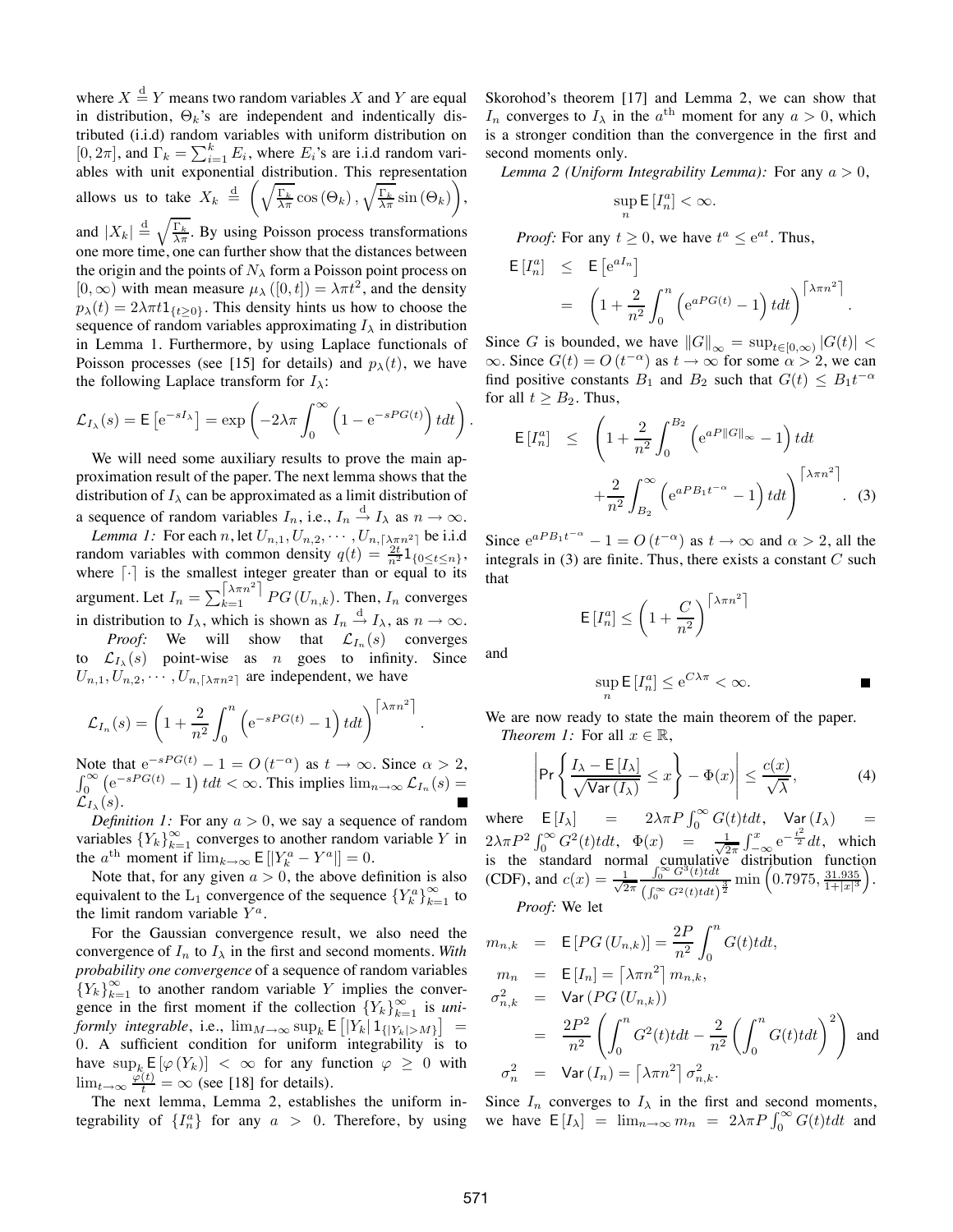Var $(I_{\lambda})$  =  $\lim_{n\to\infty} \sigma_n^2 = 2\lambda \pi P^2 \int_0^{\infty} G^2(t) t dt$ .<sup>2</sup> We will focus on the following normalized random variables

$$
\xi_{n,k} = \frac{PG\left(U_{n,k}\right) - m_{n,k}}{\sigma_n} \tag{5}
$$

for  $n \ge 1$  and  $1 \le k \le \lceil \lambda \pi n^2 \rceil$ . Note that  $\mathsf{E}[\xi_{n,k}] = 0$  and  $\sum_{k=1}^{\lceil \lambda \pi n^2 \rceil}$   $\mathsf{E} \left[ \xi_{n,k}^2 \right] = 1$  for all k and n. We use the following Gaussian approximation result (see [10]) to finish the proof.

*Theorem 2:* Let  $\xi_1, \xi_2, \dots, \xi_j$  be independent random variables with zero means and  $\sum_{i=1}^{j} \mathsf{E} [\xi_i^2] = 1$ . Let  $\chi = \sum_{i=1}^{j} \mathsf{E} \left[ |\xi_i|^3 \right]$ . Then,  $\left| \Pr \left\{ \sum_{i=1}^{j} \xi_i \leq x \right\} - \Phi(x) \right| \leq$  $\chi \min\left( 0.7975, \frac{31.935}{1+|x|^3} \right) \text{ for all } x \in \mathbb{R}.$ 

Our random variables,  $\xi_{n,k}$ 's, are already in the correct form to apply Theorem 2. We need to calculate  $\chi_n$  =  $\sum_{k=1}^{\lceil \lambda \pi n^2 \rceil}$  E  $\lceil |\xi_{n,k}|^3 \rceil$ . To this end, we define  $t_n^*$  as  $t_n^*$  = |<br>| inf  $\{t \ge 0 : PG(t) < m_{n,k}\}.$  Then,

$$
\mathsf{E}\left[|\xi_{n,k}|^3\right] = \frac{2}{\sigma_n^3 n^2} \left( \int_0^{t_n^*} \left( PG(t) - m_{n,k} \right)^3 t dt \right. \\ \left. + \int_{t_n^*}^n \left( m_{n,k} - PG(t) \right)^3 t dt \right).
$$

First, note that

$$
\int_{t_n^*}^n (m_{n,k} - PG(t))^3 t dt \leq m_{n,k}^3 \frac{n^2}{2}
$$
  
= 
$$
\frac{4P^3}{n^4} \left( \int_0^n G(t) t dt \right)^3
$$
  
= 
$$
O(n^{-4}).
$$

Secondly, note that  $(PG(t) - m_{n,k})^3 1_{\{0 \le t \le t_n^*\}} \le P^3 G^3(t)$ and  $P^3 \int_0^\infty G^3(t) t dt < \infty$  since  $G(t) = O(t^{-\alpha})$  as  $t \to \infty$ for some  $\alpha > 2$ .  $t_n^*$  approaches infinity as *n* increases since  $m_{n,k}$  goes to zero with increasing n. Therefore, by using the dominated convergence theorem, we have

$$
\lim_{n \to \infty} \int_0^{t_n^*} (PG(t) - m_{n,k})^3 t dt = P^3 \int_0^{\infty} G^3(t) t dt.
$$

As a result, we calculate  $\chi_n$  as

$$
\chi_n = \left[\lambda \pi n^2\right] \mathbb{E}\left[|\xi_{n,1}|^3\right]
$$
  
\n
$$
= \frac{2\left[\lambda \pi n^2\right]}{\sigma_n^3 n^2} \left(\int_0^{t_n^*} \left(PG(t) - m_{n,1}\right)^3 t dt + \int_{t_n^*}^n (m_{n,1} - PG(t))^3 t dt\right)
$$
  
\n
$$
\to \frac{1}{\sqrt{2\lambda \pi}} \frac{\int_0^{\infty} G^3(t) t dt}{\left(\int_0^{\infty} G^2(t) t dt\right)^{\frac{3}{2}}} \text{ as } n \to \infty.
$$

2These results can also be verified by using the Campbell's formula.

We finish the proof as follows. Let  $c'(x) =$  $\min\left(0.7975, \frac{31.935}{1+|x|^3}\right)$ . By using Theorem 2, we have

$$
\left| \Pr \left\{ \sum_{k=1}^{\lceil \lambda \pi n^2 \rceil} \xi_{n,k} \leq x \right\} - \Phi(x) \right| \leq \chi_n c'(x), \forall x \in \mathbb{R}.
$$
 (6)

By using Lemma 1 and Lemma 2, we have

$$
\sum_{k=1}^{\lceil \lambda \pi n^2 \rceil} \xi_{n,k} \xrightarrow{d} \frac{I_{\lambda} - \mathsf{E}[I_{\lambda}]}{\sqrt{\text{Var}(I_{\lambda})}} \text{ as } n \to \infty.
$$
 (7)

Taking the limit of both sides in (6), we have

$$
\lim_{n \to \infty} \left| \Pr \left\{ \sum_{k=1}^{\lceil \lambda \pi n^2 \rceil} \xi_{n,k} \leq x \right\} - \Phi(x) \right|
$$
\n
$$
= \left| \Pr \left\{ \frac{I_{\lambda} - \mathsf{E}[I_{\lambda}]}{\sqrt{\text{Var}(I_{\lambda})}} \leq x \right\} - \Phi(x) \right|
$$
\n
$$
\leq \frac{1}{\sqrt{\lambda}} \frac{1}{\sqrt{2\pi}} \frac{\int_0^{\infty} G^3(t)t dt}{\left(\int_0^{\infty} G^2(t)t dt\right)^{\frac{3}{2}}} \min \left( 0.7975, \frac{31.935}{1+|x|^3} \right). (8)
$$

We note that the Gaussian approximation bound we derived in Theorem 1 is a combination of two different types of Berry-Esseen bounds, one of which is a uniform bound and the other one is a non-uniform bound. The non-uniform bound is designed to be tight for large values of  $|x|$ . On the other hand, the uniform bound is tighter for moderate values of  $|x|$ . We will further analyze these points in detail in the next section. One easy corollary of Theorem 1 is the following.

*Corollary 1:*

$$
\sup_{x \in \mathbb{R}} \left| \Pr \left\{ \frac{I_{\lambda} - \mathsf{E}\left[ I_{\lambda} \right]}{\sqrt{\text{Var}\left( I_{\lambda} \right)}} \leq x \right\} - \Phi(x) \right| \leq \frac{c}{\sqrt{\lambda}},\tag{9}
$$

where  $c = \frac{0.7975}{\sqrt{2\pi}}$  $\int_0^\infty G^3(t)t dt$  $\frac{\int_0^\infty G^2(t) t dt}{\left(\int_0^\infty G^2(t) t dt\right)^{\frac{3}{2}}}.$ 

We remark that the inequality (9) is given with almost seven times larger constant 2.21 (rather than  $\frac{0.7975}{\sqrt{2\pi}}$ ) in [14] (Equation 7.1).

#### IV. GAUSSIAN APPROXIMATION BOUNDS AND SIMULATION RESULTS

In this section of the paper, we present our numerically computed Gaussian approximation bounds and simulation results confirming the theoretical predictions in Section III. For the numerical study, we focused on two different pathloss models  $G_1(t) = \frac{1}{(1+t)^\alpha}$  (Fig. 1) and  $G_2(t) = \frac{1}{1+t^\alpha}$  (Fig. 2) with  $\alpha = 4$  for various values of  $\lambda$ . Similar conclusions continue to hold for other path-loss models and different values of  $\alpha$  greater than 2.

For the simulation study, we built a C-Simulator in order to perform Monte-Carlo simulations to simulate the WMAI CDFs. We simulated the WMAI distributions for the same path-loss models again:  $G_1(t) = \frac{1}{(1+t)^\alpha}$  (Fig. 3) and  $G_2(t) =$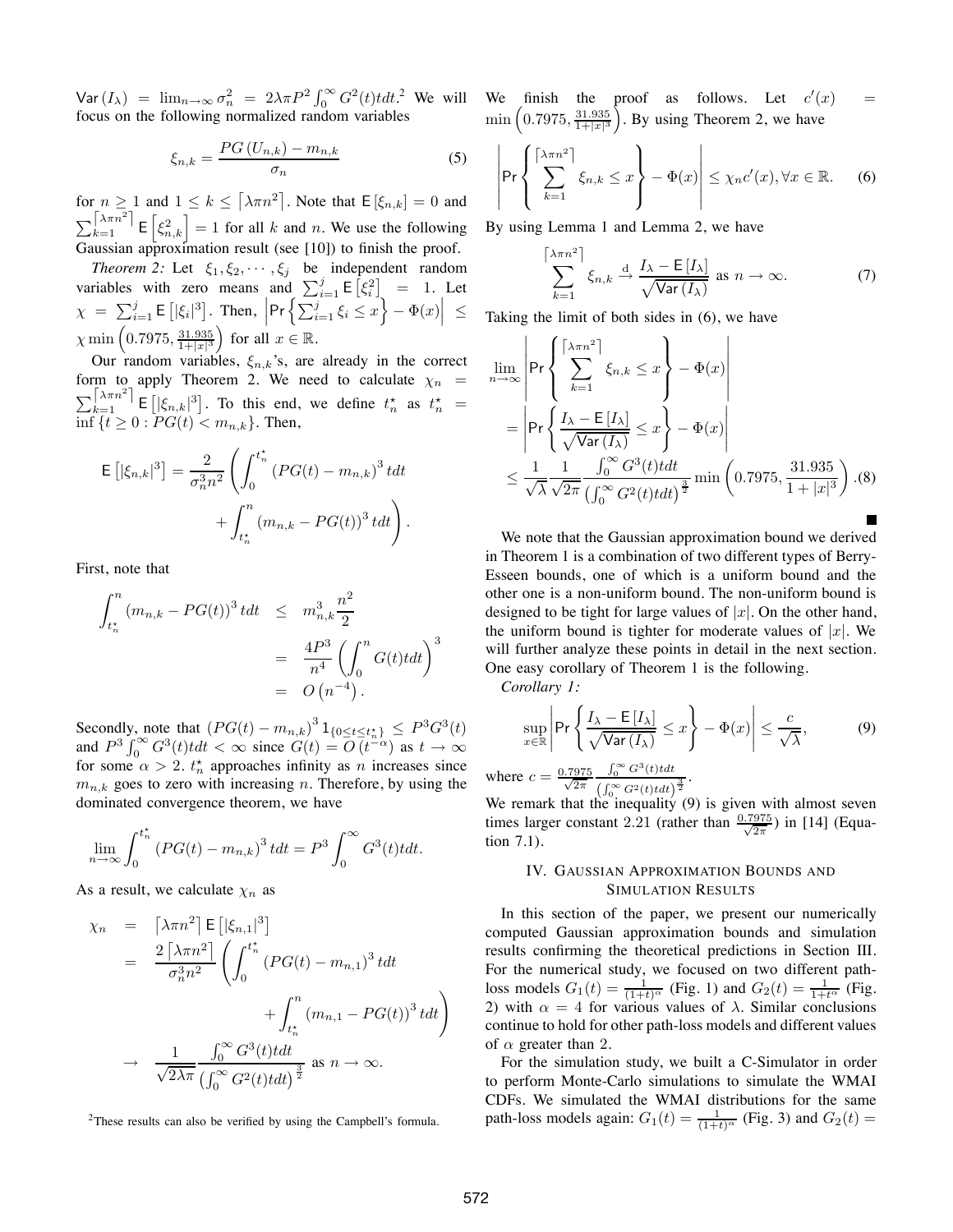

Fig. 1. Upper and lower bounds on the centered and normalized WMAI CDFs for the path-loss function  $G_1(t) = \frac{1}{(1+t)^\alpha}$  and  $\alpha = 4$ .



Fig. 2. Upper and lower bounds on the centered and normalized WMAI CDFs for the path-loss function  $G_2(t) = \frac{1}{1+t^{\alpha}}$  and  $\alpha = 4$ .

 $\frac{1}{1+t^{\alpha}}$  (Fig. 4). In Figs. 3 and 4, we plotted the simulated WMAI distributions for two different choices of  $\alpha$ , i.e., 3 and 5, under various values of  $\lambda$ . Similar results continue to hold for other bounded path-loss models and different values of  $\alpha$  greater than 2. For each different choice of the path-loss model, path-loss exponent and node intensity, we computed the interference power level at the origin for 10000 random node configurations in order to estimate the WMAI distributions.

In Figs. 1 and 2, we observe two different regimes in our computed bounds, i.e.,  $\Phi(x) + \frac{c(x)}{\sqrt{\lambda}}$  and  $\Phi(x) - \frac{c(x)}{\sqrt{\lambda}}$ , for the the centered and normalized WMAI, i.e.,  $\frac{I_{\lambda}-E[\tilde{I}_{\lambda}]}{\sqrt{N_{\lambda}E(I_{\lambda})}}$  $\frac{-\mathsf{E}[I_\lambda]}{\mathsf{Var}(I_\lambda)},$ distributions. For the moderate values of  $x$ , our uniform Berry-Esseen bound gives better upper and lower bounds around the normal CDF for the interference distribution. On the other hand, for the large (greater than 3.4) absolute values of  $x$ , our non-uniform Berry-Esseen bound becomes a better estimator for the interference distribution. Our bounds can be used to bound the probability of outage in a wireless communications setting. Such bounds will be at least seven times sharper than those based on the convergence results in [14].

For any fixed value of  $\lambda$ , the gap between the upper and



Fig. 3. Comparison of the simulated centered and normalized WMAI CDFs with the normal CDF for the path-loss function  $G_1(t) = \frac{1}{(1+t)^{\alpha}}$ ,  $\alpha = 3$  and 5.



Fig. 4. Comparison of the simulated centered and normalized WMAI CDFs with the normal CDF for the path-loss function  $G_2(t) = \frac{1}{1+t^{\alpha}}$ ,  $\alpha = 3$  and 5.

lower bounds vanish at a rate  $O(|x|^{-3})$  as the interference power increases. When  $\lambda$  increases, the upper and lower bounds approach the normal CDF at a rate  $\frac{1}{\sqrt{\lambda}}$ , and we start to approximate the WMAI interference distribution as a Gaussian distribution increasingly more accurately. When the upper and lower bounds on the WMAI distribution are compared for different path-loss models, we see that they become tighter for  $G_2(t)$ . This is because the path-loss dependent constant, i.e.,  $\int_0^\infty G^3(t)t dt$  $\frac{f_0}{\left(\int_0^\infty G^2(t) t dt\right)^{\frac{3}{2}}}$ , appearing in Theorem 1 is smaller for  $G_2(t)$  than that for  $G_1(t)$  (see Table I).

For the simulation study, we focused on very small to moderate values of  $\lambda$  to illustrate the Gaussian convergence result predicted by Theorem 1, and to understand the effect of small values of  $\lambda$  on the WMAI distributions. As observed in Figs. 3 and 4, the deviations between the normal distribution and the simulated WMAI distributions are prominent for very